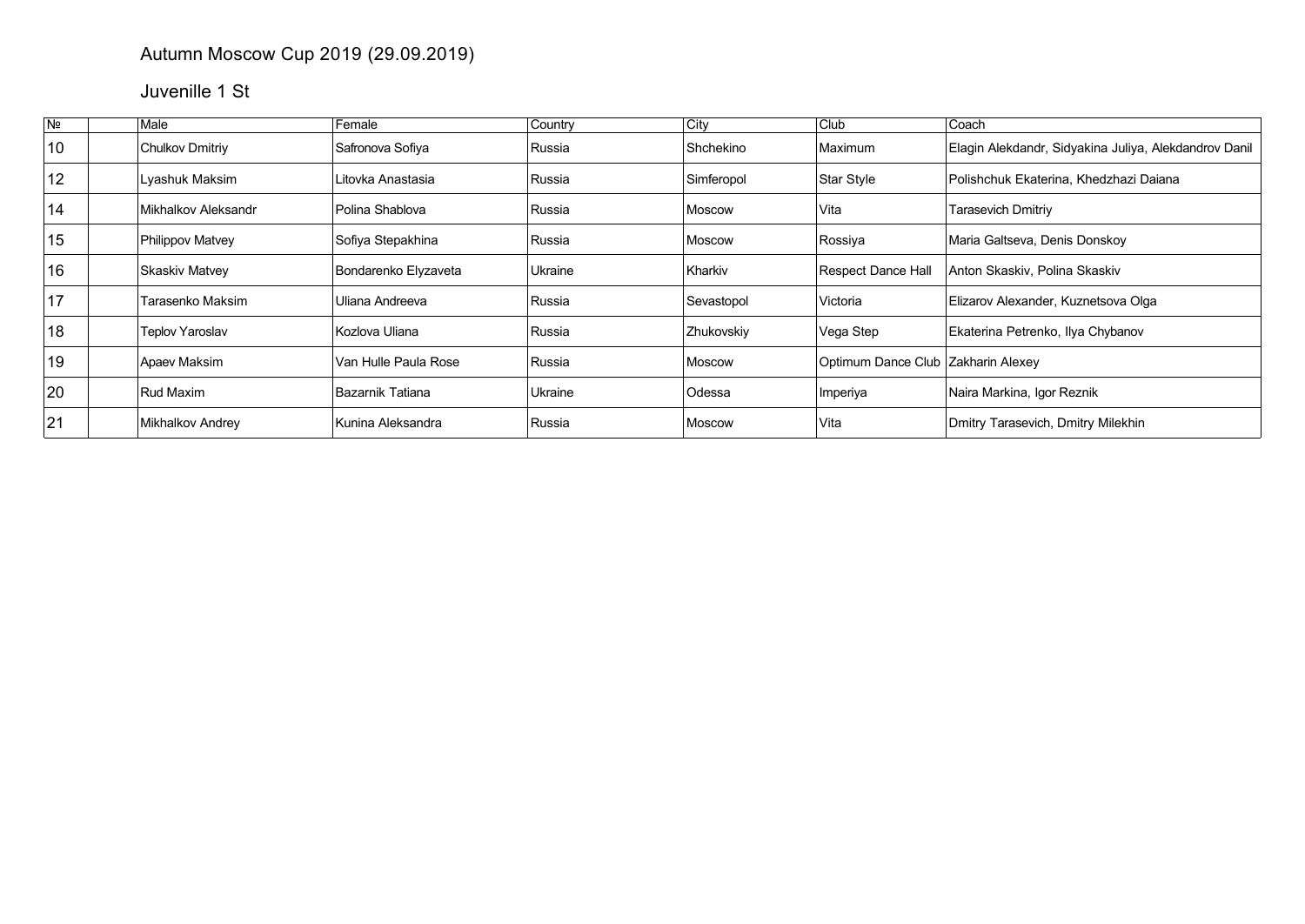| competition:  | Autumn Moscow Cup 2019 |                      |                         |
|---------------|------------------------|----------------------|-------------------------|
| date:         | 29.09.2019             |                      |                         |
| place:        | CSKA, Igrovoy          |                      |                         |
| category:     | Juvenille 1 St         |                      |                         |
| adjudicators: | 1. Aidaev Ruslan       | 6. Elena Martynyuk   | 11. Olga Faraponova     |
|               | 2. Anna Sazhina        | 7. Kovgan Roman      | 12. Rumyantseva Natalia |
|               | 3. Annunziato Mariano  | 8. Kristi Boys       | 13. Ruslan Shevchenko   |
|               | 4. Bushueva Valeria    | 9. Marianna Mamayan  | 14. Tomasz Reindl       |
|               | 5. Chesnokov Alexandr  | 10. Maxim Kondratiev | 15. Vladikin Vadim      |
|               |                        |                      |                         |

## **Semifinal**

|                | Couple                              |              |    | W                                                                                |  |  |  |  |  |  |  |  |                        |  |  |  |  |
|----------------|-------------------------------------|--------------|----|----------------------------------------------------------------------------------|--|--|--|--|--|--|--|--|------------------------|--|--|--|--|
| N <sub>2</sub> |                                     | <b>Place</b> |    | 123456789012345 123491 1234567890123456789012345 1234567890123456789012345678901 |  |  |  |  |  |  |  |  |                        |  |  |  |  |
|                | Skaskiv Matvey-Bondarenko Elyzaveta |              | 58 |                                                                                  |  |  |  |  |  |  |  |  | 1  1 1 1 1 1 1 1 1 1 1 |  |  |  |  |
|                | Teplov Yaroslav-Kozlova Uliana      |              | 56 |                                                                                  |  |  |  |  |  |  |  |  |                        |  |  |  |  |
|                | Philippov Matvey-Sofiya Stepakhina  |              | 49 |                                                                                  |  |  |  |  |  |  |  |  |                        |  |  |  |  |
| 20             | Rud Maxim-Bazarnik Tatiana          |              | 47 |                                                                                  |  |  |  |  |  |  |  |  |                        |  |  |  |  |
|                | Chulkov Dmitriy-Safronova Sofiya    |              | 44 |                                                                                  |  |  |  |  |  |  |  |  |                        |  |  |  |  |
|                | Lyashuk Maksim-Litovka Anastasia    | $6 - 7$      | 28 |                                                                                  |  |  |  |  |  |  |  |  |                        |  |  |  |  |
|                | Apaev Maksim-Van Hulle Paula Rose   | $6 - 7$      | 28 |                                                                                  |  |  |  |  |  |  |  |  |                        |  |  |  |  |
|                |                                     |              |    |                                                                                  |  |  |  |  |  |  |  |  |                        |  |  |  |  |
|                | Tarasenko Maksim-Uliana Andreeva    |              | 25 |                                                                                  |  |  |  |  |  |  |  |  |                        |  |  |  |  |
|                | Mikhalkov Aleksandr-Polina Shablova | 9            |    |                                                                                  |  |  |  |  |  |  |  |  |                        |  |  |  |  |
| 21             | Mikhalkov Andrey-Kunina Aleksandra  | 10           |    |                                                                                  |  |  |  |  |  |  |  |  |                        |  |  |  |  |

Chairman: Rudkovskaya Victoria

Vice-Chairman: Afanasieva Svetlana

Organizer: Ryupin Sergey Chesnokov Maxim Vladikin Quickstep Q Kondratiev Vadim Alexandratiev Vadim Alexandratiev Vadim Alexandratiev Vadim Alexandratiev Vadim Alexandratiev Vadim Alexandratiev Vadim Alexandratiev Vadim Ale

Scrutineer: Suchkov Vladimir Samba Suchkov Sucha Sucha Sucha Sucha Sucha Sucha Sucha Sucha Sucha Sucha Sucha S